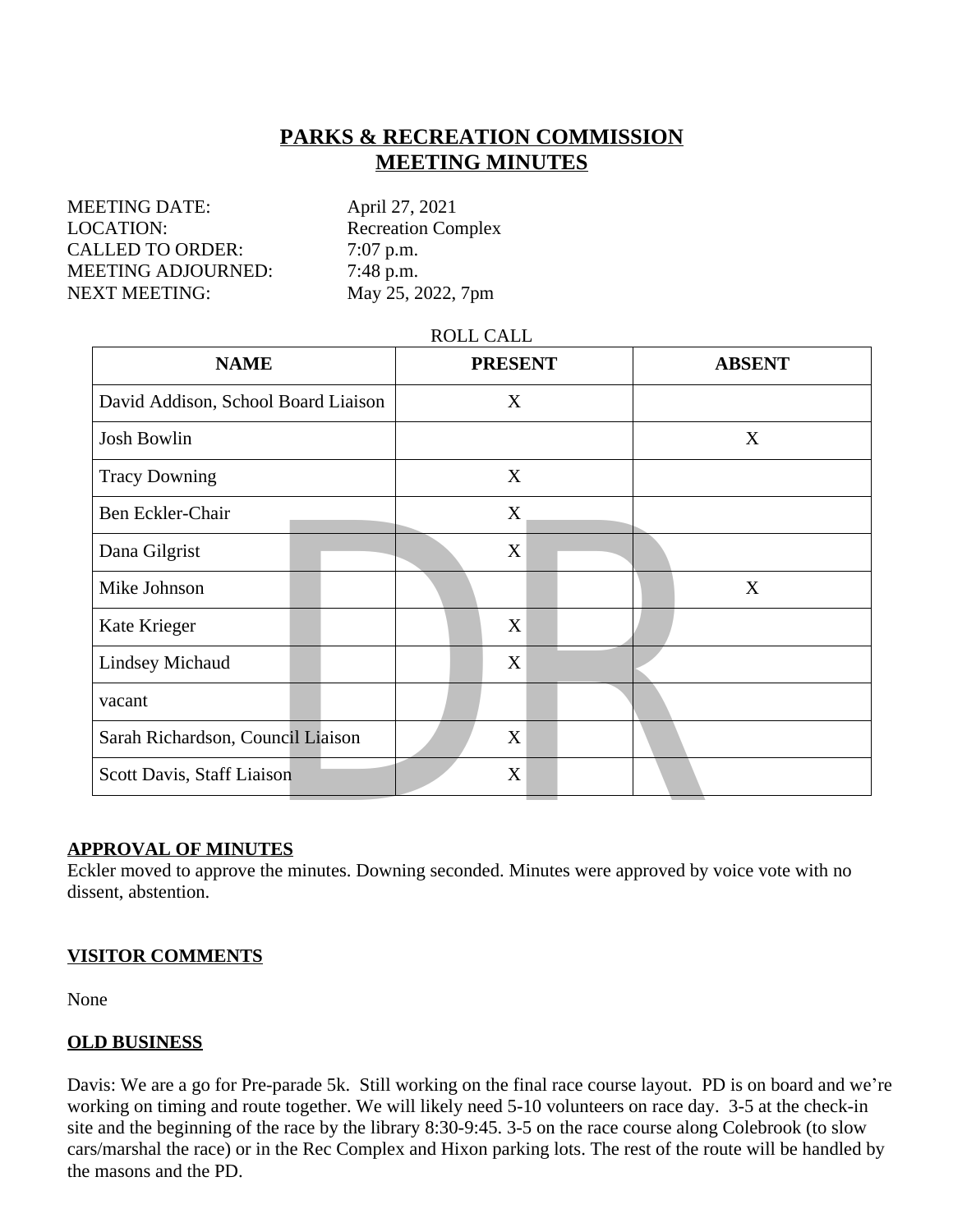9:45am start time at the library, run the parade route, finish line is still in flux (full 5k or funrun 5-miler?). Registration online, sponsorships need to come in quickly, t-shirt designs. To do: sponsorships, t-shirt design, ads for the t-shirts, etc.

Downing: how will we market it?

Davis: we've got a sponsorship package ready to go; I can send it tomorrow. Registration will be up and running next week and then we can circulate the info – "blast it out,"

300 -person maximum. I'd prefer to have runners the first year as opposed to a fun walk with strollers and pets and such that can slow down the parade.

Krieger: How do we ensure they're runners?

Davis: advertise it as a race. If it goes smoothly maybe we can expand it next years and more.

Downing: I can do Total Access, and up and down Old Orchard. I'm sure Frisco would want to help. Michaud: Weber's, too

Davis: I don't recommend a hard sell because webster's businesses get hit for every single thing Downing: inquiry about tiers of sponsorship

Davis: presenting sponsors are \$5k, gold \$2500, silver \$1k, community days patron at \$50 and up.

Michaud: where do the lesser donators get their names advertised?

David: a sign board the day of race, or on the city's website.

Michaud: is the carnival at the same place?

David: yup. Most everything (parade, fireworks, etc.) on the 4<sup>th</sup> except the kids pet parade on Friday, July 1<sup>st</sup>.

# **NEW BUSINESS**

No new business.

# **COUNCIL REPORTS-presented by Sarah Richardson**

**DETAINE SERVIE ASSEMAGES**<br>
Dresented by Sarah Richardson<br>
Ly! Back to business and budgeting over the next few weeks<br>
ght. Interesting way to see what goes into the decisions and<br>
ass: use tax passed and a charter review We had an election recently! Back to business and budgeting over the next few weeks. Balancing Act is up only through tomorrow night. Interesting way to see what goes into the decisions and what has to be cut. A great way to get involved.

Prop U and Prop W did pass: use tax passed and a charter review commission will be formed, revamping how we take applications for boards and commissions – somewhat out of date, etc. Fine, but needs tightening.

With new council and new mayor responsibilities are shifting. This may be Sarah's last meeting with the commission.

Downing: do you anticipate redoing the application process as a newly created process or? Sarah: well, it's brand new. We've been reviewing the board commission set-ups – some don't meet regularly – this is an effort to formalize the process and update it. Seems important to do this before we form this important commission, albeit temporary.

# **STAFF REPORTS-presented by Scott Davis PARKS & RECREATION**

**RTS-presented by Scott Davis**<br> **CREATION**<br>
te went live today. It has a lot of the same info, but in a more thoughtful and a<br>
i. Easier to navigate. Still a work in progress, it'll be in progress over the next v<br>
ease tak New City website went live today. It has a lot of the same info, but in a more thoughtful and aesthetically appealing layout. Easier to navigate. Still a work in progress, it'll be in progress over the next week or so.

Balance Act. Please take 10 minutes to do this assignment. It will really help City Hall and Council as they work through the budget process over the next 8 weeks. Brief explanation of how the tool works.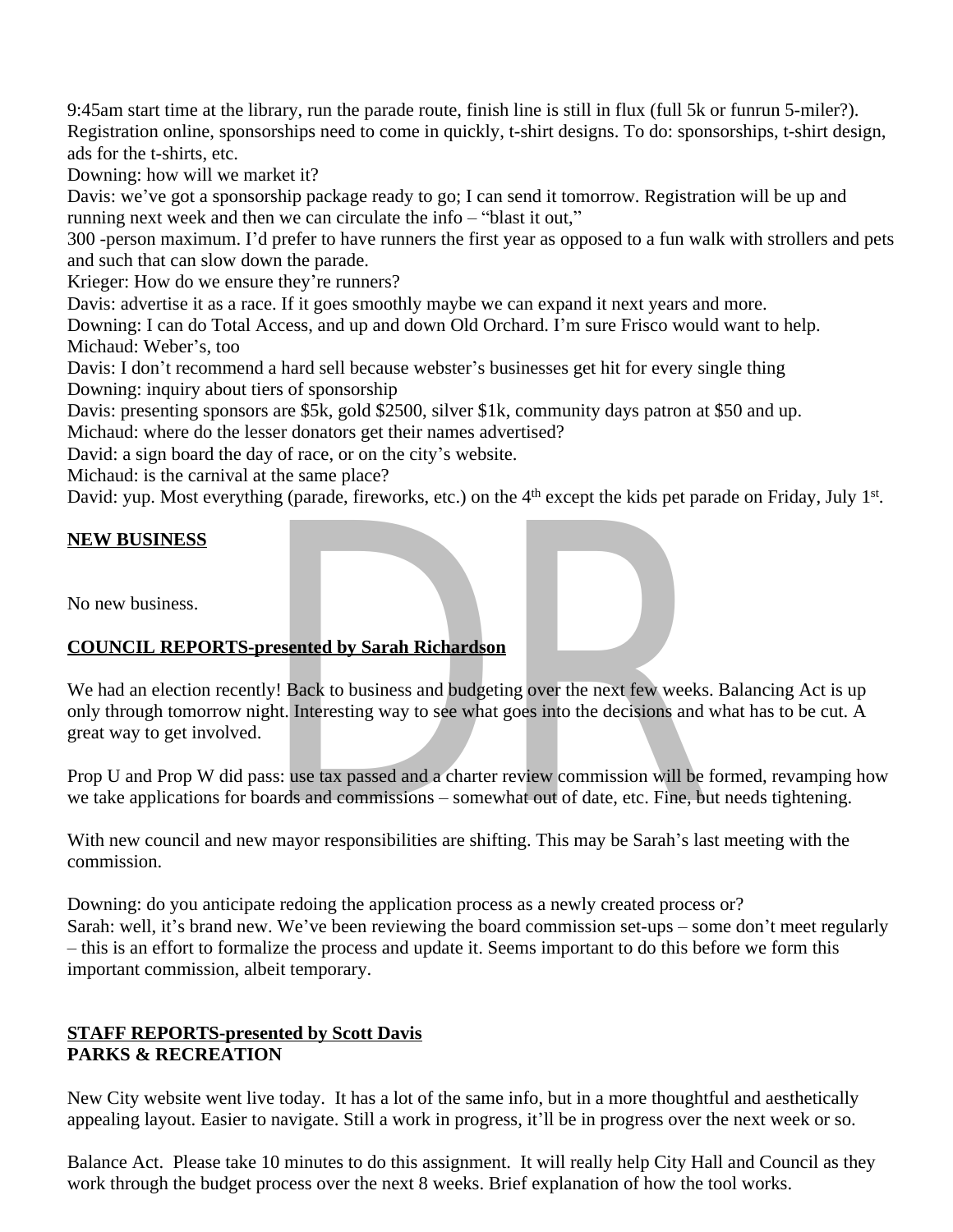Lots of projects happening with the start of spring. All the annuals are arriving this week, park staff will spend the next week or two getting everything in pots for the business districts and getting some others in the ground around city buildings. Still waiting on a warm up for the courts at Ivory Crockett. We did install the new computer automated locking doors on the restrooms at IC – same as one in Blackburn and a few Larsen. Dana: remind how it was before that? Locked all the time?

Davis: Open all the time! Hopefully this will help with vandalism and the like.

Michaud: will this go to all bathrooms in parks?

Davis: no, just the ones mentioned.

New garage door installed on the Zamboni room. \$8k and not budgeted for, but it was also 23 years old. Pool lap lanes were painted today, more patching and repair work happening in there over the next couple weeks. Michaud: any repairs to the main pool?

David: yes. Patching the larger areas now.

Eckler: when does the pool survey go live?

Davis: Soon. The masterplaning process will start in the next few weeks.

New treadmills were delivered last week. Replaced 8 units. 5 of the older units went to police and fire departments. All other cardio equipment is in next year's budget to replace.

All ball fields are up and running.

We have an opening for a second shift custodian. Typical work day is T-S 2:30 to 11 pm. If you know anyone looking for a second shift job, let them know. It's a hard shift to fill.

Richardson: how is staffing going for the summer?

David: hiring furiously for pool and summer camp and front desk. We still need park seasonal staff.

Michaud: do you advertise that?

Davis: city's website, Indeed, Facebook, job fairs.

running.<br>
second shift custodian. Typical work day is T-S 2:30 to 11<br>
job, let them know. It's a hard shift to fill.<br>
ng going for the summer?<br>
r pool and summer camp and front desk. We still need park<br>
e that?<br>
eed, Faceb Downing: random question: when are we repaving the parking lot? Another one: kids doing 360s in the Blackburn parking lots when kids were around. There's video on her phone. Maybe speedbumps would be deterrent?

Davis: if there's a license plate I'd be happy to pass it along to the PD. The parking lot was redone in Spring 2020. In another 3 years it'll get a chip seal. They can also spot patch things if necessary.

Richardson: Are you talking the Hickson lot?

Downing: yeah

Davis: that's not ours to repair. It belongs to the city.

Eckler: I feel like I heard a few weeks ago that the superintendent was asking for money to fix that and other things.

Davis: I feel like that was part of the Hickson renovation. Maybe it is to come?

Eckler: is the budget still on track? Any concerns?

erns. We submitted the budget and we'll present on May  $3<sup>rd</sup>$  and then again the owing – all budgeting. Council has a lot of work to do on the budget. Systemic e'll be okay for the next year or so. Down the road 5-6 y David: still concerns. We submitted the budget and we'll present on May 3<sup>rd</sup> and then again the 10<sup>th</sup> and then the 3 weeks following – all budgeting. Council has a lot of work to do on the budget. Systemically there'a a lot going on. We'll be okay for the next year or so. Down the road 5-6 years, we need some questions answered now to know we'll be ok then. I've cut quite a bit out of our budget for approval. Now we get down to the nitty gritty of what the people of Webster want and how to fulfill those needs.

Michaud: I have a few questions. iS The playground at Blackburn going to be redone? Davis: yes. We received a grant for it for a few thousands of dollars. It's a big-ticket project that got put on hold because of COVID.

Eckler: does the grant match what we put up 50/50?